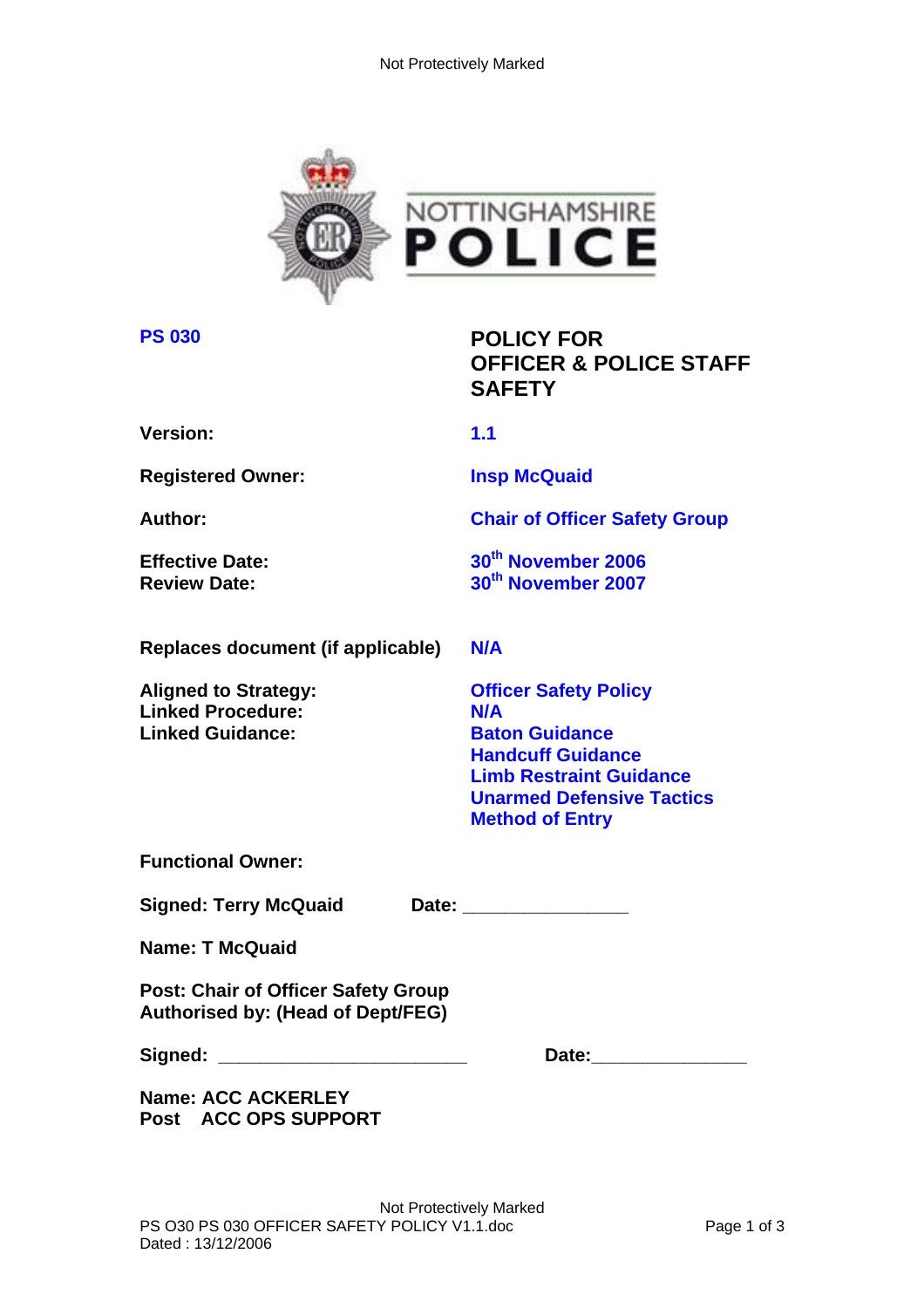#### **SECTION 1 VERSION CONTROL**

| <b>Version</b><br>No. | <b>Date</b> | <b>Post</b><br><b>Holder/Author</b> | <b>Post</b>                      | <b>Reason for Issue</b> |
|-----------------------|-------------|-------------------------------------|----------------------------------|-------------------------|
| 1.0                   | 29/09/06    | Insp' Terry<br>McQuaid              | Head of<br>Emergency<br>Planning | Reformated/Acceptance   |
|                       |             |                                     |                                  |                         |
|                       |             |                                     |                                  |                         |
|                       |             |                                     |                                  |                         |

# **SECTION 2 BACKGROUND**

To Ensure Nottinghamshire Police meets its obligations under Health and Safety Legislation, and the guidance contained within the Centrex Personal Safety Manual and the Nottinghamshire Police Officer Safety Training Manual.

# **SECTION 3 POLICY STATEMENT**

The Chief Constable of Nottinghamshire Police, and the Police Authority recognise its duty to protect the health and safety of its employees, and in line with the recommendations contained in HMIC Thematic: "Officer Safety: Minimising the Risk of Violence", the Officer Safety Group (OSG) is charged with the responsibility for devising procedures, which will: -

- Ensure that appropriate training and suitable equipment is available to Police Officers and Police Staff who deal directly with the public, to minimise any risk of injury being sustained by assaults in the course of their duties.
- To act as a forum in which issues in relation to officer safety and public order can be discussed and appropriate measures and procedures recommended and/or put into place.
- To regularly review Force Procedures on Officer Safety and Public Order and ensure the continued development of such documents.
- To ensure that the whole Force takes a common approach towards officer safety.

The objectives of the Officer Safety Group are: -